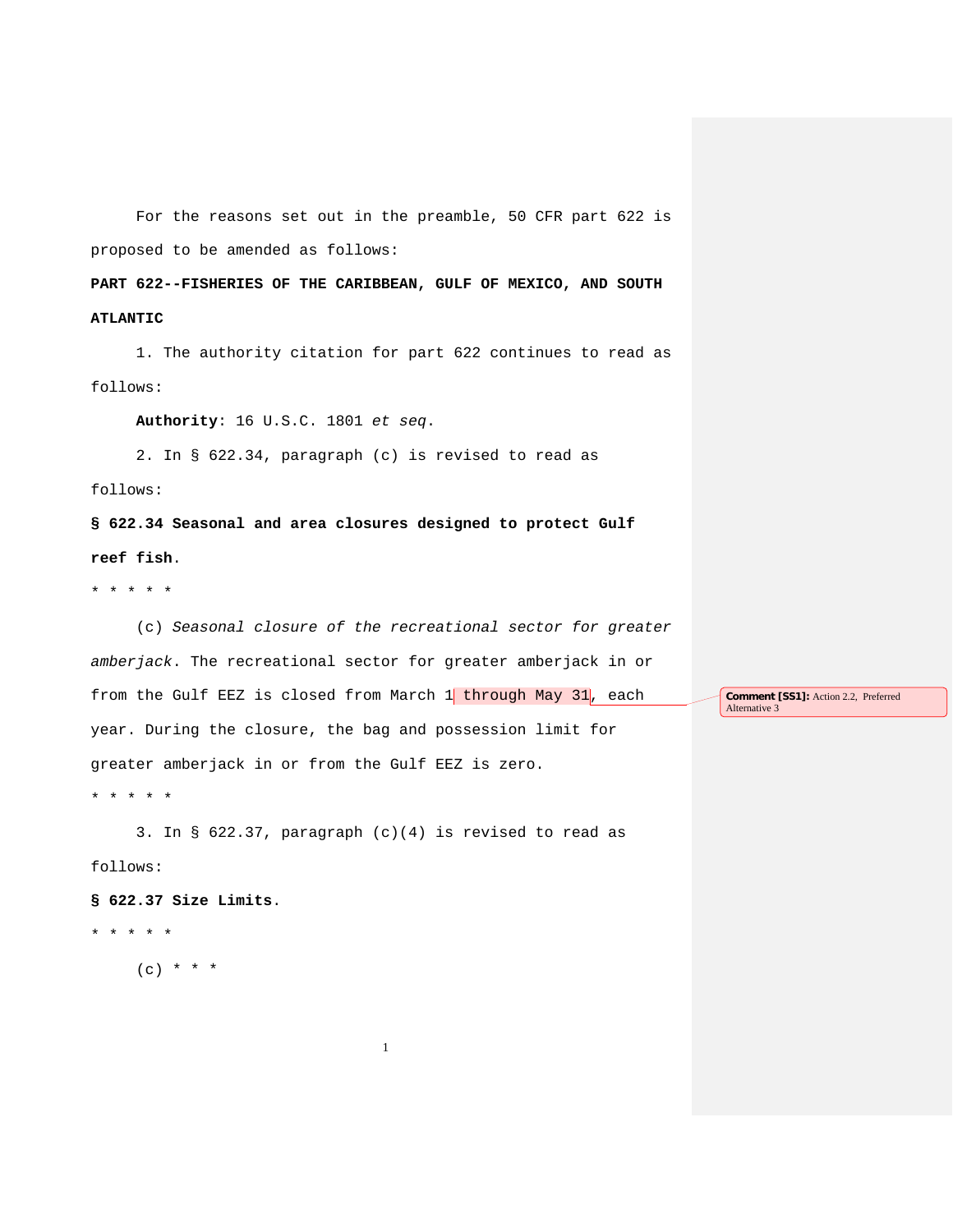(4) *Greater amberjack*--34 inches (86.4 cm), fork length, for a fish taken by a person subject to the bag limit specified in  $\S$  622.38(b)(1) and 36 inches (91.4 cm), fork length, for a fish taken by a person not subject to the bag limit. \* \* \* \* \* 4. In § 622.39, paragraphs (a)(1)(v) and (a)(2)(ii) are revised to read as follows: **§ 622.39 Quotas**. \* \* \* \* \* (a) \* \* \*  $(1)$  \* \* \* (v) Greater amberjack--394,740 lb  $(179, 051 \text{ kg})$ , round weight. \* \* \* \* \*  $(2)$  \* \* \* (ii) *Recreational quota for greater amberjack*. The recreational quota for greater amberjack is 1,092,372 lb (495,492 kg), round weight. \* \* \* \* \* 5. In § 622.41, paragraphs  $(a)(1)(iii)$  and  $(a)(2)(iii)$  are revised to read as follows: **§ 622.41 Annual catch limits (ACLs), annual catch targets (ACTs), and accountability measures (AMs)**.  $(a) * * * *$ **Comment [SS2]:** Action 2.1, Preferred Alternative 3 **Comment [SS3]:** Action 1, Preferred Alternative 3a, commercial ACT (quota). **Comment [SS4]:** Action 1, Preferred Alternative 3a, recreational ACT (quota). 2